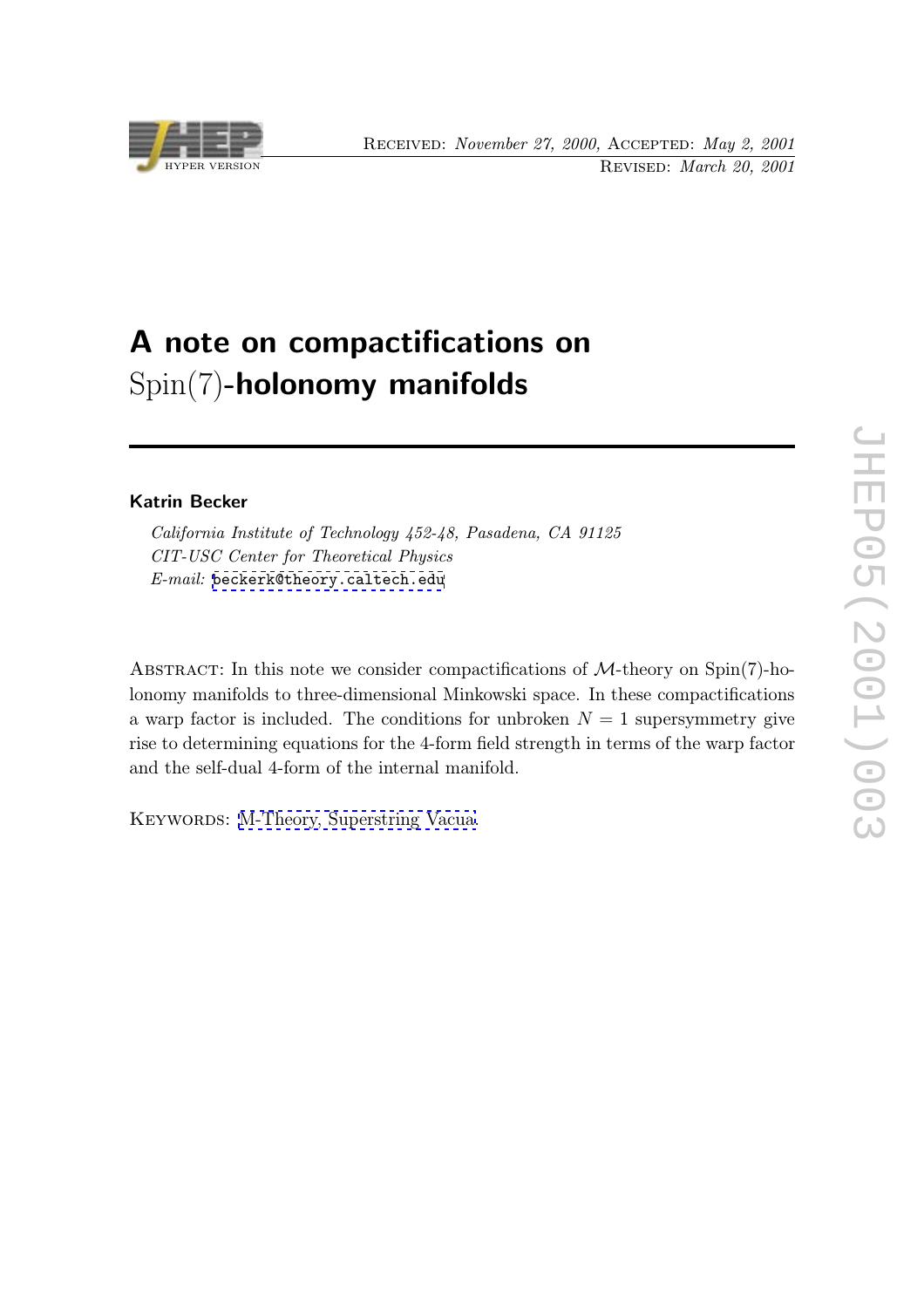Warped compactifications of  $M$ -theory and  $\mathcal{F}$ -theory have attracted recently much attention in connection to confining gauge theories  $[1, 2, 3, 4, 5]$  and the string theoretic realization of the Randall-Sundrum scenario [6, 7], suggested in [8]. In [9] the conditions for unbroken supersymmetry for compactifications on Calabi-Yau 4 folds were found. These are manifolds that admit two co[variant](#page-6-0)l[y](#page-6-0) [co](#page-7-0)nstant spinors. It has recently been shown that the model considered [by](#page-7-0) [K](#page-7-0)lebanov and St[ra](#page-7-0)ssler [[3\]](#page-7-0) can be obtained from the general type of solutions presented in [9].

From this perspective it is rather interesting to understand the physics of warped compactifications of  $\mathcal{M}\text{-theory}.$ <sup>1</sup> In this note we would like to describe compactific[a](#page-6-0)tions of M-theory on Spin(7)-holonomy manifolds. These are e[ig](#page-7-0)ht-manifolds that admit only one covariantly constant Majorana-Weyl spinor which arises from the the decomposition  $S_c \to 7 \oplus 1$ . Therefore these compactifications will give rise to  $N = 1$ theories in three dimensions while the models considered in [9] had an  $N = 2$  supersymmetry. These theories are interesting because they cannot be obtained from a compactification of any supersymmetric four-dimensional theory on an  $S<sup>1</sup>$ . In fact, a theory with  $N = 1$  i[n](#page-7-0)  $d = 4$  would yield an  $N = 2$  theory in three-dimensions [14].

Spin(7)-holonomy manifolds can be treated in a similar way as the Calabi-Yau 4-fold case considered in [9] so we will be brief here and use the notations and conventions of [9].

To derive the conditions following from unbroken supersymmetry we start with the supersymmetry transfo[rm](#page-7-0)ation of the gravitino in eleven-dimensional supergravity

$$
\delta\Psi_M = \nabla_M \eta - \frac{1}{288} (\Gamma_M{}^{PQRS} - 8\delta_M^P \Gamma^{QRS}) F_{PQRS} \eta = 0. \tag{1}
$$

We make the following ansatz for the metric

$$
g_{MN}(x,y) = \Delta^{-1}(y) \begin{pmatrix} g_{\mu\nu}(x) & 0\\ 0 & g_{mn}(y) \end{pmatrix},
$$
 (2)

where x are the coordinates of the external space labeled by the indices  $\mu, \nu, \ldots$  and y are the coordinates of the internal manifold labeled by  $m, n, \ldots \Delta = \Delta(y)$  is the warp factor.

The eleven-dimensional spinor  $\eta$  is decomposed as

$$
\eta = \epsilon \otimes \xi \,,\tag{3}
$$

where  $\epsilon$  is a three-dimensional anticommuting spinor and  $\xi$  is an eight-dimensional Majorana-Weyl spinor. Furthermore we make the decomposition of the gamma matrices

$$
\Gamma_{\mu} = \gamma_{\mu} \otimes \gamma_{9}, \n\Gamma_{m} = 1 \otimes \gamma_{m},
$$
\n(4)

<sup>1</sup>Warped compactifications on 4-folds have been further considered in [10, 11, 12] and [13].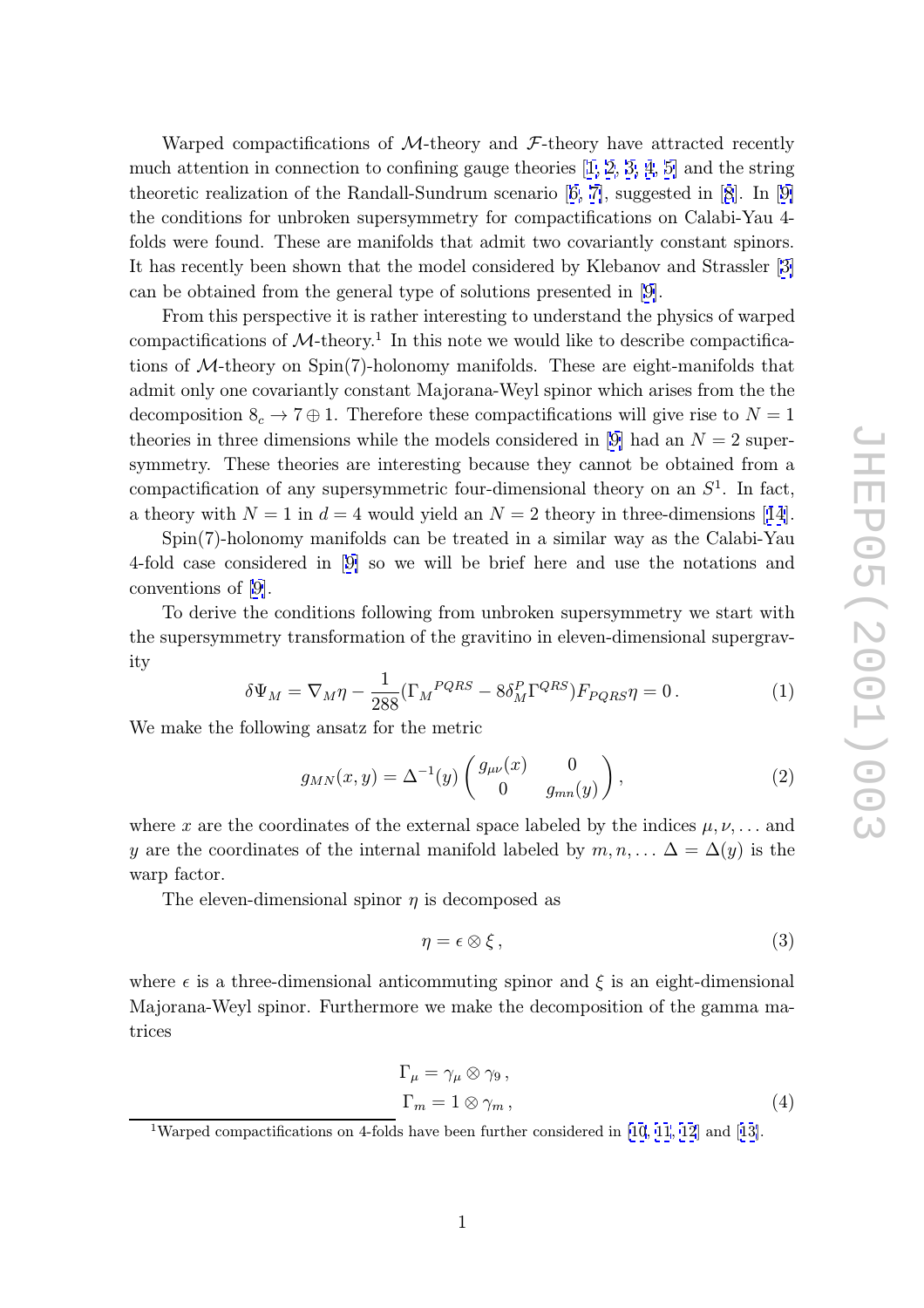<span id="page-2-0"></span>where  $\gamma_{\mu}$  and  $\gamma_{m}$  are the gamma matrices of the external and internal space respectively. We choose the matrices  $\gamma_m$  to be real and antisymmetric.  $\gamma_9$  is the eight-dimensional chirality operator which anti-commutes with all the  $\gamma_m$ 's.

In compactifications with maximally symmetric three-dimensional space-time the non-vanishing components of the 4-form field strength  $F_4$  are

$$
F_{mnpq} \quad \text{arbitrary}
$$
\n
$$
F_{\mu\nu\rho m} = \epsilon_{\mu\nu\rho} f_m \,, \tag{5}
$$

where  $F_{mnpq}$  and  $f_m$  will be determined from the conditions following from unbroken supersymmetry and  $\epsilon_{\mu\nu\rho}$  is the Levi-Civita tensor of the three-dimensional external space. The external component of the gravitino supersymmetry transformation is given by the following expression

$$
\delta\psi_{\mu} = \nabla_{\mu}\eta - \frac{1}{288}\Delta^{3/2}(\gamma_{\mu}\otimes\gamma^{mnpq})F_{mnpq}\eta + + \frac{1}{6}\Delta^{3/2}(\gamma_{\mu}\otimes\gamma^{m})f_{m}\eta + \frac{1}{4}\partial_{n}(\log\Delta)(\gamma_{\mu}\otimes\gamma^{n})\eta, \qquad (6)
$$

where we have used a positive chirality eigenstate  $\gamma_9 \xi = \xi$ . Considering negative chirality spinors corresponds to an eight-manifold with a reversed orientation [15]. Since we would like to compactify *M*-theory to three-dimensional Minkowski space we impose the condition

$$
\nabla_{\mu}\epsilon = 0. \tag{7}
$$

The external component of supersymmetry is then reduced to the equation

$$
T\xi = 0 \qquad \text{with } T = F_{mnpq} \gamma^{mnpq} - 48(f_n - \partial_n \Delta^{-3/2}) \gamma^n. \tag{8}
$$

Taking into account that  $\xi$  is Weyl we conclude that the external component of  $F_4$ can be expressed in terms of the warp factor

$$
F_{\mu\nu\rho m} = \epsilon_{\mu\nu\rho} \partial_m \Delta^{-3/2} \,, \tag{9}
$$

while the internal component of  $F_4$  (which we denote by  $F$ ) is constrained to satisfy

$$
F_{mnpq} \gamma^{mnpq} \xi = 0 \,. \tag{10}
$$

The analysis of the internal components of supersymmetry can be performed as in [9]. We find that in terms of the transformed quantities

$$
\tilde{g}_{mn} = \Delta^{-3/2} g_{mn} ,
$$
\n
$$
\tilde{\xi} = \Delta^{1/4} \xi ,
$$
\n(11)

the internal component of the gravitino transformation is given by

$$
\tilde{\nabla}_m \tilde{\xi} + \frac{1}{24} \Delta^{-3/4} F_m \tilde{\xi} = 0.
$$
\n(12)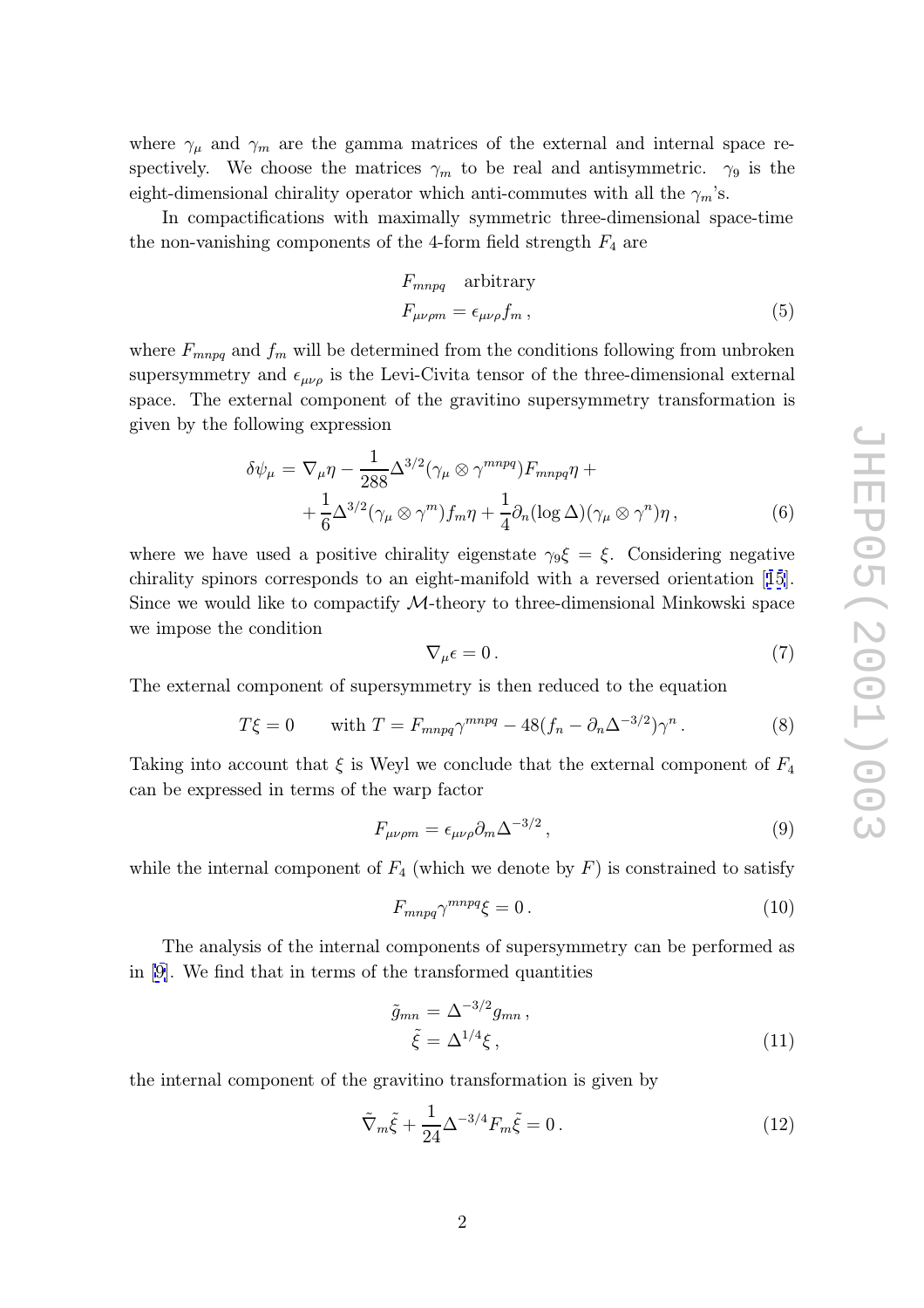<span id="page-3-0"></span>The metric  $\tilde{g}_{mn}$  describes the Spin(7)-holonomy manifold. These manifolds are Ricci flat and they admit one covariantly constant spinor which satisfies

$$
\tilde{\nabla}_m \tilde{\xi} = 0. \tag{13}
$$

Therefore we see that  $F$  has to satisfy

$$
F_{mnpq}\tilde{\gamma}^{npq}\tilde{\xi} = 0. \tag{14}
$$

Note that the condition (14) is actually stronger than (10).<sup>2</sup> However it can be shown that if  $F$  is self-dual then  $(14)$  is equivalent to  $(10)$ .

The proof that  $F$  is self-dual goes as follows. From  $(14)$  we obtain the equation

$$
F_{mnpq}\tilde{\xi}^T\{\tilde{\gamma}^{npq},\tilde{\gamma}_{abc}\}\tilde{\xi}=0.
$$
\n(15)

To further evaluate (15) we note that we can construct covariantly constant p-forms in terms of the eight-dimensional spinor  $\tilde{\xi}$ 

$$
\omega_{a_1...a_p} = \tilde{\xi}^T \tilde{\gamma}_{a_1...a_p} \tilde{\xi} \,. \tag{16}
$$

Since  $\tilde{\xi}$  is Majorana-Weyl (16) is non-zero only for  $p = 0, 4$  or 8 (see [17]). The  $Spin(7)$  calibration is then given by the closed self-dual 4-form

$$
\Phi_{mnpq} = \tilde{\xi}^T \tilde{\gamma}_{mnpq} \tilde{\xi} \,. \tag{17}
$$

If we would have considered negative chirality spinors this form would be anti-selfdual [18]. Taking this definition of the calibration into account and (15) we obtain

$$
F_{mnpq} = \frac{3}{2} F_{abm[n} \Phi_{pq]}^{ab} . \tag{18}
$$

By co[nsi](#page-7-0)dering the quantity

$$
F_{mnpq}\tilde{\xi}^T\{\tilde{\gamma}_{abcd},\tilde{\gamma}^{mnpq}\}\tilde{\xi}=0\,,\tag{19}
$$

we can derive the condition

$$
\star F_{mnpq} + F_{mnpq} = 3F_{ab[mn} \Phi_{pq]}^{ab},\tag{20}
$$

where by  $\star$  we mean the Hodge dual with respect to the metric of the eight-dimensional internal space. Antisymmetrizing the right hand side of (18) over the indices  $(mnpq)$  and comparing with (20) we see that F satisfies the self-duality condition

$$
F = \star F. \tag{21}
$$

This self-duality condition can also be obtained from the equation of motion of F by using the explicit form of the external component of  $F_4$  [16].

<sup>2</sup>This equation has been noticed before in [16].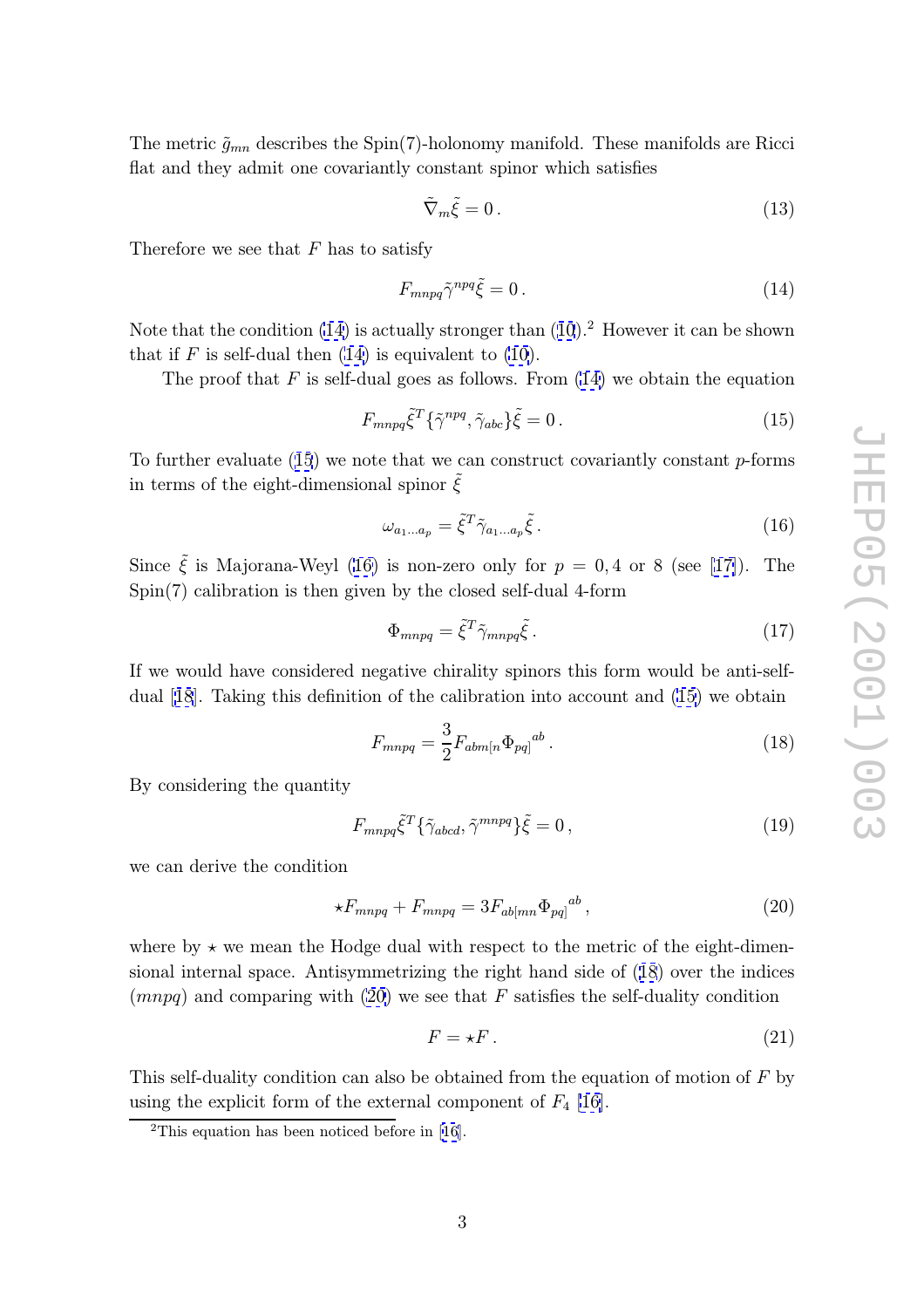<span id="page-4-0"></span>Taking this self-duality condition into account, we next would like to show that the constraint (14) coming from the internal component of supersymmetry is equivalent to the condition (10). For this purpose a useful identity to consider is

$$
F_m F^m = -\frac{1}{8} \mathcal{F}^2 - 3F_{mnpq} \left( F^{mnpq} - \star F^{mnpq} \right),\tag{22}
$$

where  $\mathcal{F} = F_{mnpq} \tilde{\gamma}^{mnpq}$ [.](#page-2-0) Since F is self-dual the second term on the right hand side (22) vanishes. Equation (22) then implies that (14) is satisfied if and only if (10) is fulfilled.

To see the conditions imposed by (10) on our flux we note that Fierz rearrangements imply

$$
F_{mnpq}\tilde{\gamma}^{mnpq}\tilde{\xi} = F_{mnpq}\Phi^{mnpq}\tilde{\xi} - F_{mnpr}\Phi_s^{mnp}\tilde{\gamma}^{rs}\tilde{\xi}.
$$
 (23)

The condition for unbroken supersym[me](#page-2-0)try states that the left hand side of (23) vanishes. After multiplying this equation by  $\tilde{\xi}^T$  we get

$$
F \wedge \Phi = 0. \tag{24}
$$

Vanishing of the second term on the right hand side of (23) then implies

$$
\omega_{rs}\tilde{\gamma}^{rs}\tilde{\xi} = 0\,,\tag{25}
$$

where we have defined a 2-form  $\omega$  as

$$
\omega = \frac{1}{2} F_{mnpr} \Phi_s^{mnp} dx^r \wedge dx^s \,. \tag{26}
$$

The spinors  $\tilde{\gamma}^{rs}\tilde{\xi}$  are not independent [19]. To satisfy (25)  $\omega$  has to obey the self-

duality constraint 
$$
\frac{1}{2} \Phi^{rspq} \omega_{pq} = \lambda \omega^{rs} \,, \tag{27}
$$

with  $\lambda = 1$ . But by taking the relation

$$
\Phi^{mnpt}\Phi_{qrst} = 6\delta_{qrs}^{mnp} - 9\delta_{[q}^{[m}\Phi^{np]}{}_{rs]}
$$
\n(28)

and the definition of  $\omega$  into account it is easy to see that  $\omega$  satisfies (27) with  $\lambda = -3$ . Therefore we conclude

$$
\omega = 0. \tag{29}
$$

Equations  $(21)$ ,  $(24)$  and  $(29)$  are the determining equations for F. They are the necessary and sufficient conditions for  $(14)$  to be satisfied.

After imposing the self-duality condition (20) takes the form

$$
F_{mnpq} = \frac{3}{2} F_{ab[mn} \Phi_{pq]}^{ab} . \tag{30}
$$

By contracting this equation with  $\Phi^{npqr}$  it is [po](#page-3-0)ssible to show that (30) is equivalent to (24) and (29). Therefore this is another way of expressing the condition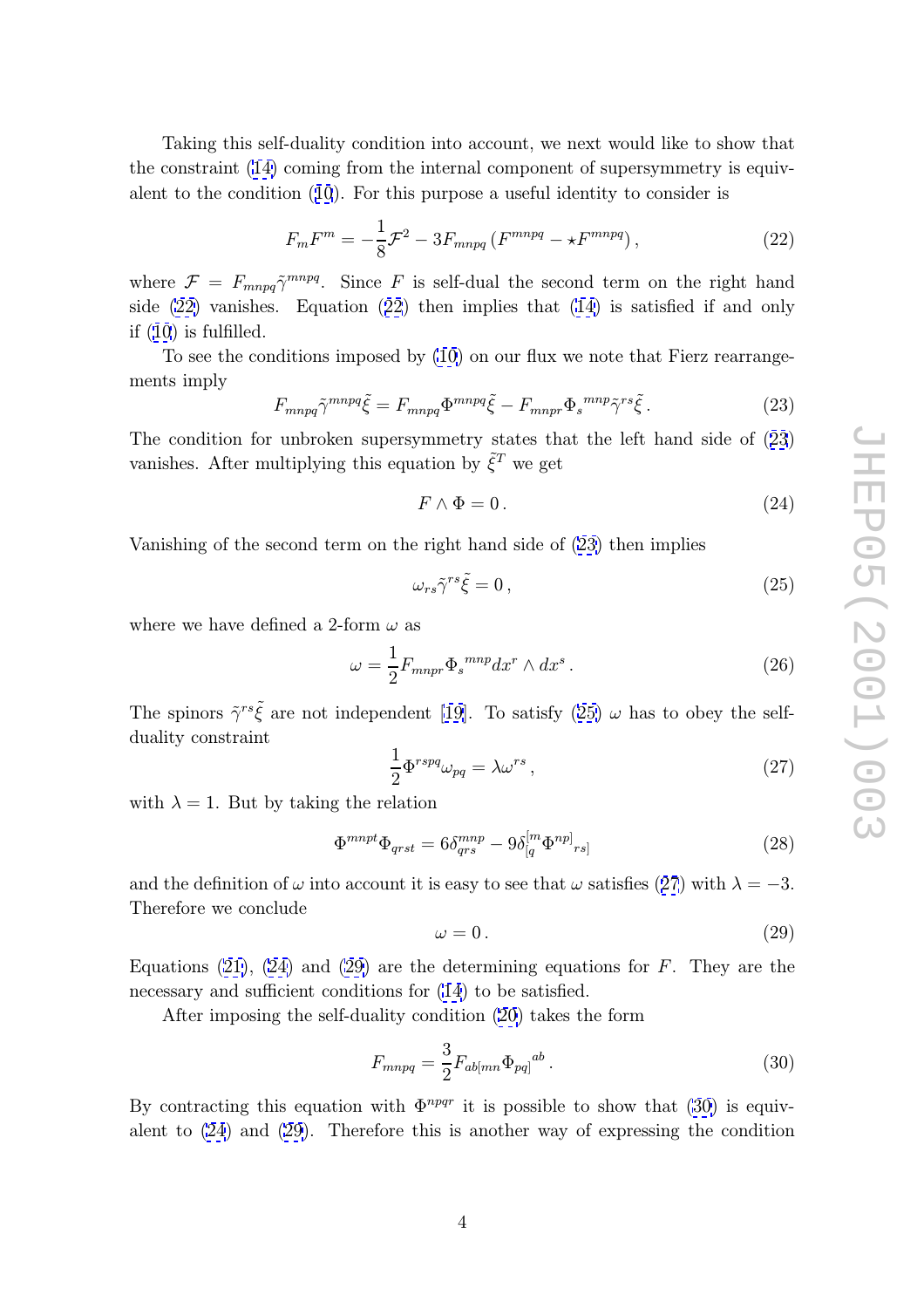for unbroken supersymmetry. In this form the condition for unbroken supersymmetry is similar to the one satisfied by Yang-Mills fields  $\mathcal{F}_{mn}$  for which the following equivalence relation holds [20]

$$
\mathcal{F}_{mn} = \frac{1}{2} \Phi_{mnpq} \mathcal{F}^{pq} \qquad \Longleftrightarrow \qquad \mathcal{F}_{mn} \tilde{\gamma}^{mn} \tilde{\xi} = 0 \,. \tag{31}
$$

The determining equa[tion](#page-7-0) for the warp factor is the fivebrane Bianchi identity which after using our solution for  $F_4$  takes the same form as in [9]

$$
d \star d \log \Delta = \frac{1}{3} F \wedge F - \frac{2}{3} (2\pi)^4 X_8. \tag{32}
$$

For compactifications of  $M$ -theory on Spin(7)-holonomy m[an](#page-7-0)ifolds we can expect to find non-vanishing expectation values for  $F_4$  independently of the fact that the manifold is compact or not. This is different than the situation considered in [21] in which compactifications of M-theory on seven-dimensional manifolds were considered and which only had non-vanishing expectation values for  $F$  in the case that the internal manifold was non-compact.

For a compact Spin(7)-holonomy manifold  $K^8$  we can integrate (32) and obtain the relation

$$
\int_{K^8} F \wedge F + \frac{1}{12} \chi = 0, \qquad (33)
$$

where  $\chi$  is the Euler number of the eight-manifold [9, 22].

To summarize we have found the following conditions for unbroken supersymmetry for compactifications of  $M$ -theory on manifolds with  $Spin(7)$  holonomy to three-dimensi[o](#page-7-0)nal Minkowski space: the internal co[mpo](#page-8-0)nents of  $F_4$  obey the constraints (21), (24) and (29), the external components of  $F_4$  are determined in terms of the warp factor by (9) and the warp factor can then be obtained from equation (32).

Concrete examples of compact Spin(7)-holonomy manifolds have been constructed in [23[\] \(s](#page-3-0)ee [als](#page-4-0)o [24] f[or](#page-4-0) further discussion). A non-compact example was discussed recently in [25] <sup>3</sup> and [w](#page-2-0)as constructed in [17]. In this case the explicit form of the metric is known and it takes the form of a quaternionic line bundle over a 4-sphere:

$$
ds_8^2 = \alpha(r)^2 dr^2 + \beta(r)^2 (\sigma^i - A^i)^2 + \gamma(r)^2 d\Omega_4^2, \qquad (34)
$$

where  $\sigma_i$  are left-invariant 1-forms of SU(2),  $A^i$  are SU(2) Yang-Mills potentials on the unit 4-sphere whose metric is  $d\Omega_4^2$ . We will be following the notation of [25] and refer the reader to this work for further details.

In  $[25]$  an explicit computation of F was done. In the following we would like to show that this solution satisfies our equations. This solution is anti-s[elf-](#page-8-0)dual. This would correspond to choosing spinors with negative chirality (i.e. which satisfy  $\gamma_9 \tilde{\xi} = -\tilde{\xi}$ ) instead of the positive chirality spinors that we have used here. To show

 ${}^{3}$ See also [16].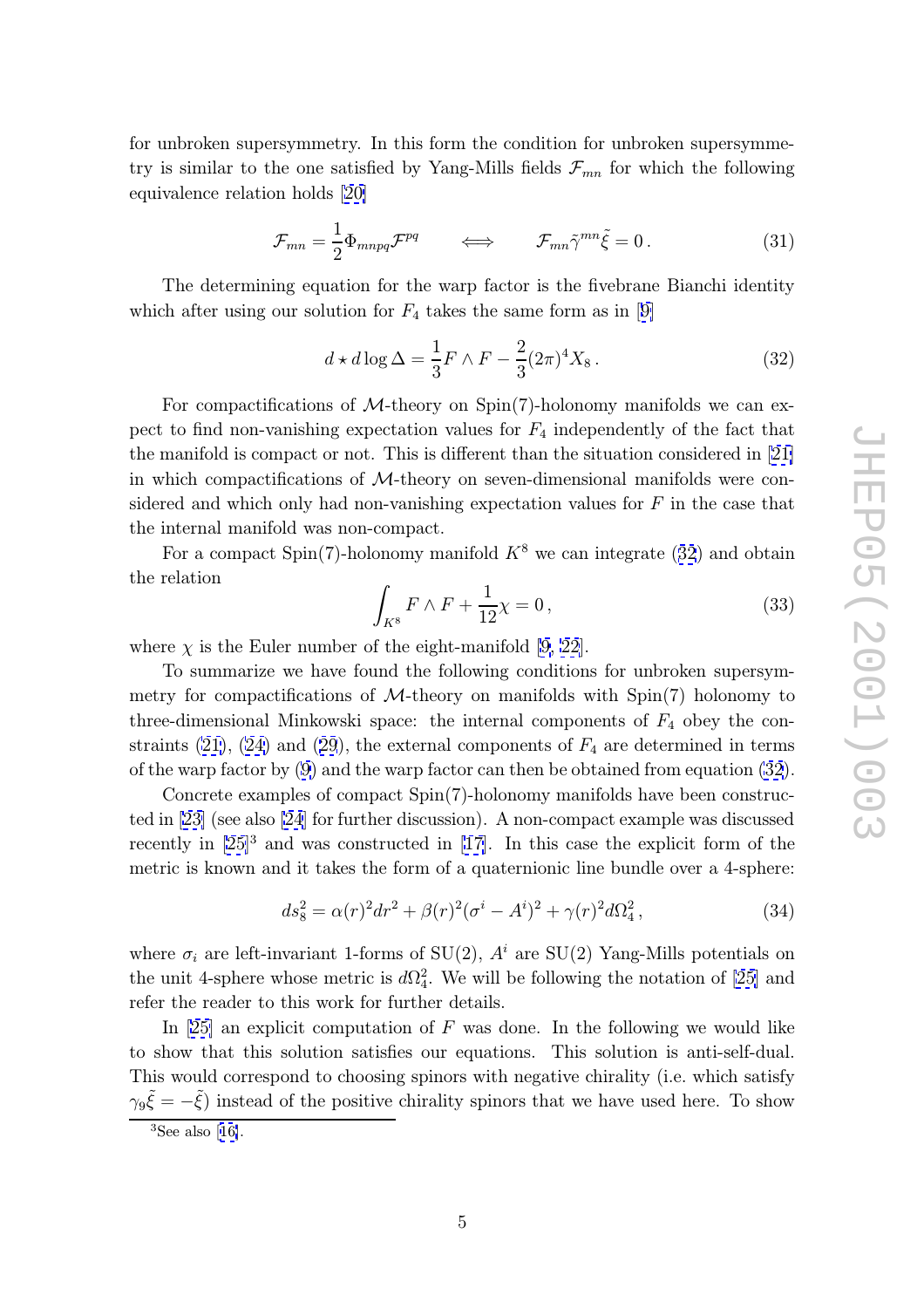<span id="page-6-0"></span>that equation (24) is satisfied we need the explicit forms of  $\Phi$  and F. They are given by

$$
\Phi = f_1' dr \wedge \epsilon_{(3)} - (f_1 + g_1) Y_{(4)} + g_1' dr \wedge X_3 - 6g_1 \Omega_{(4)} , \qquad (35)
$$

with

$$
f_1 = \frac{1}{5}c_1(1 - 6z)z^{-6/5}
$$
 and  $g_1 = c_1z^{-6/5}$ , (36)

while  $F$  is given by

$$
F = f_2'dr \wedge \epsilon_{(3)} - (f_2 + g_2)Y_{(4)} + g_2'dr \wedge X_3 - 6g_2\Omega_{(4)}\,,\tag{37}
$$

with

$$
f_2 = \frac{1}{5}(z - 6)z^{1/5} \qquad \text{and} \qquad g_2 = z^{1/5}.
$$
 (38)

Using this explicit forms for F and  $\Phi$  it is easy to see that  $F \wedge \Phi$  is proportional to the quantity

$$
g_1 f_2' + g_2 f_1' + g_1' (f_2 + g_2) + g_2' (f_1 + g_1) , \qquad (39)
$$

which vanishes after using (36) and (38). In the same way it is possible to show that the 2-form  $\omega$  vanishes. This is easily seen in the orthonormal basis  $\hat{e}^I$  introduced in [17].

A superpotential in terms of the calibration describing compactifications on Spin(7)-holonomy manifolds has been conjectured in  $[12]$ . It would be interesting to [see](#page-7-0) if the conditions for unbroken supersymmetry obtained in this paper can actually be derived from the superpotential presented in [12].

## Acknowledgments

I thank M. Becker, S. Gukov, J. Polchinski and E. Witten for useful discussions and correspondence. This work was supported by the U.S. Department of Energy under grant DE-FG03-92-ER40701.

## References

- [1] J. Polchinski and M.J. Strassler, The string dual of a confining four-dimensional gauge theory, hep-th/0003136.
- [2] I.R. Klebanov and A.A. Tseytlin, *Gravity duals of supersymmetric*  $SU(N) \times SU(N+M)$ gauge theories, Nucl. Phys. **B 578** (2000) 123 [hep-th/0002159].
- [3] I.R. Klebanov and M.J. Strassler, Supergravity and a confining gauge theory: duality cascades and chisb-resolution of naked singularities , [J.](http://xxx.lanl.gov/abs/hep-th/0002159) [High](http://xxx.lanl.gov/abs/hep-th/0002159) [Ene](http://xxx.lanl.gov/abs/hep-th/0002159)rgy Phys. 08 (2000) 052 [hep-th/0[007191](http://www-spires.slac.stanford.edu/spires/find/hep/www?j=NUPHA%2CB578%2C123)].
- [4] M. Graña and J. Polchinski, Supersymmetric three-f[orm](http://jhep.sissa.it/stdsearch?paper=08%282000%29052) [flux](http://jhep.sissa.it/stdsearch?paper=08%282000%29052) [perturbations](http://jhep.sissa.it/stdsearch?paper=08%282000%29052) [on](http://jhep.sissa.it/stdsearch?paper=08%282000%29052)  $AdS_5$ , [Phy](http://jhep.sissa.it/stdsearch?paper=08%282000%29052)s. Rev. [D](http://xxx.lanl.gov/abs/hep-th/0007191) [63](http://xxx.lanl.gov/abs/hep-th/0007191) (2001) 026001 [hep-th/0009211].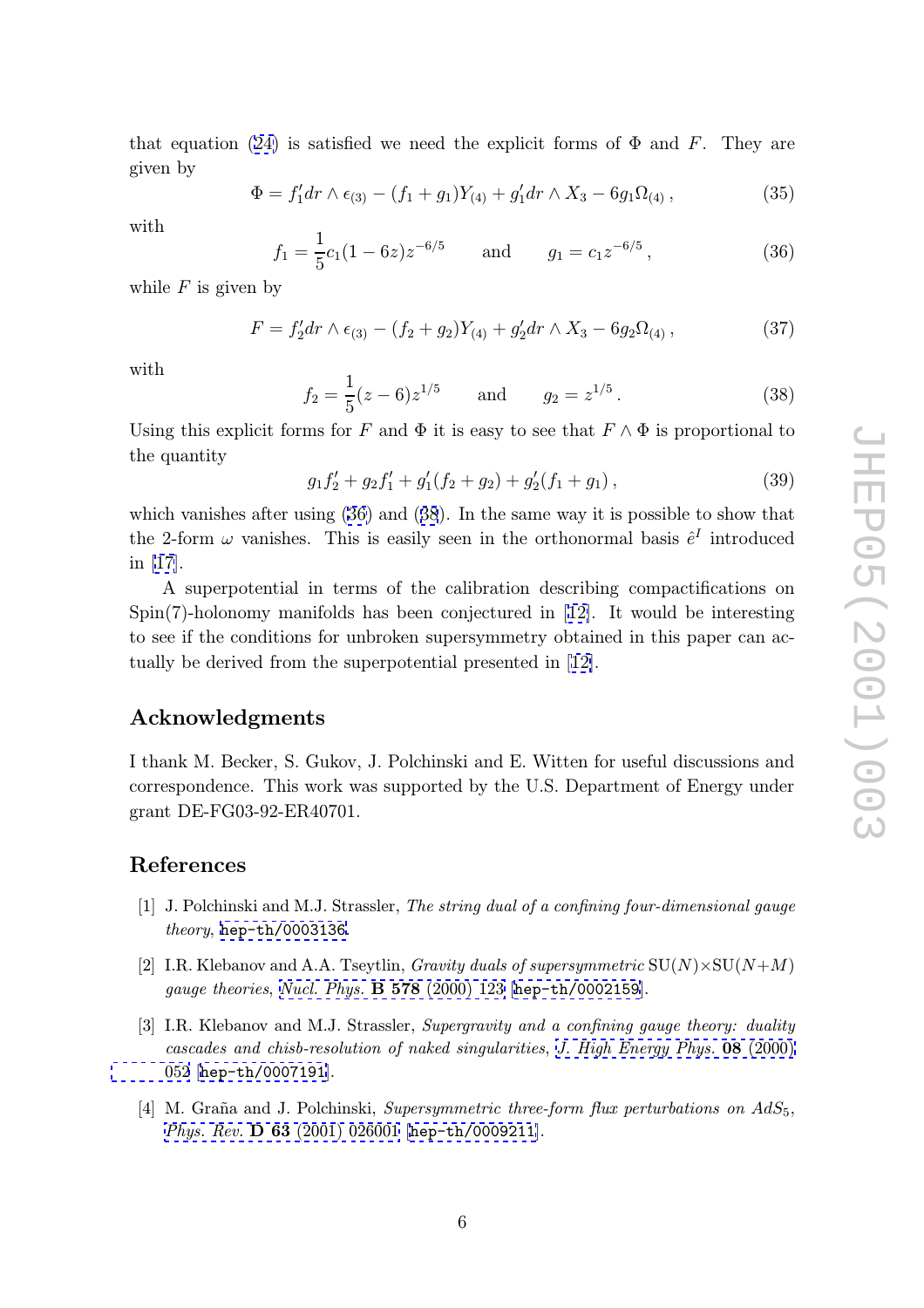- <span id="page-7-0"></span>[5] S.S. Gubser, Supersymmetry and F-theory realization of the deformed conifold with three-form flux, hep-th/0010010.
- [6] L. Randall and R. Sundrum, A large mass hierarchy from a small extra dimension , Phys. Rev. Lett. 83 [\(1999\)](http://xxx.lanl.gov/abs/hep-th/0010010) [3370](http://xxx.lanl.gov/abs/hep-th/0010010) [\[](http://xxx.lanl.gov/abs/hep-th/0010010)hep-th/9905221].
- [7] L. Randall and R. Sundrum, An alternative to compactification, Phys. Rev. Lett. 83 [\(1999\) 4690 \[](http://www-spires.slac.stanford.edu/spires/find/hep/www?j=PRLTA%2C83%2C3370)hep-th/9906064].
- [8] C.S. Chan, P.L. Paul and H. Verlinde, A note on warped string co[mpactification](http://www-spires.slac.stanford.edu/spires/find/hep/www?j=PRLTA%2C83%2C4690), Nucl. Phys. **[B](http://www-spires.slac.stanford.edu/spires/find/hep/www?j=PRLTA%2C83%2C4690) [581](http://www-spires.slac.stanford.edu/spires/find/hep/www?j=PRLTA%2C83%2C4690)** [\(2000\)](http://xxx.lanl.gov/abs/hep-th/9906064) [156](http://xxx.lanl.gov/abs/hep-th/9906064) [\[](http://xxx.lanl.gov/abs/hep-th/9906064)hep-th/0003236].
- [9] K. Becker and M. Becker, *M-theory on eight-manifolds*, *Nucl. Phys.* **B 477** (199[6\)](http://www-spires.slac.stanford.edu/spires/find/hep/www?j=NUPHA%2CB581%2C156) [155](http://www-spires.slac.stanford.edu/spires/find/hep/www?j=NUPHA%2CB581%2C156) [hep-th/9605053[\].](http://www-spires.slac.stanford.edu/spires/find/hep/www?j=NUPHA%2CB581%2C156)
- [10] S. Gukov, C. Vafa and E. Witten, CFT's from Calabi-[Yau](http://www-spires.slac.stanford.edu/spires/find/hep/www?j=NUPHA%2CB477%2C155) [four-folds](http://www-spires.slac.stanford.edu/spires/find/hep/www?j=NUPHA%2CB477%2C155), Nucl. Phys. **B** 584 [\(2000\)](http://xxx.lanl.gov/abs/hep-th/9605053) [69](http://xxx.lanl.gov/abs/hep-th/9605053) [\[](http://xxx.lanl.gov/abs/hep-th/9605053)hep-th/9906070].
- [11] K. Dasgupta, G. Rajesh and S. Sethi, M-theory, orientifolds and g-flux, [J.](http://www-spires.slac.stanford.edu/spires/find/hep/www?j=NUPHA%2CB584%2C69) [High](http://www-spires.slac.stanford.edu/spires/find/hep/www?j=NUPHA%2CB584%2C69) [Energy](http://www-spires.slac.stanford.edu/spires/find/hep/www?j=NUPHA%2CB584%2C69) [Phys.](http://www-spires.slac.stanford.edu/spires/find/hep/www?j=NUPHA%2CB584%2C69) 08 (1999[\)](http://xxx.lanl.gov/abs/hep-th/9906070) [023](http://xxx.lanl.gov/abs/hep-th/9906070) [\[](http://xxx.lanl.gov/abs/hep-th/9906070)hep-th/9908088].
- [12] S. Gukov, Solitons, superpotentials and calibrations, Nucl. Phys. **B 574** [\(2000\)](http://jhep.sissa.it/stdsearch?paper=08%281999%29023) [169](http://jhep.sissa.it/stdsearch?paper=08%281999%29023) [hep-th/9911011[\].](http://jhep.sissa.it/stdsearch?paper=08%281999%29023)
- [13] J.S. Gates, S. Gukov and E. Witten, Two two-dimensional supergravity theories from [Calabi-Yau](http://xxx.lanl.gov/abs/hep-th/9911011) [four-fo](http://xxx.lanl.gov/abs/hep-th/9911011)lds , Nucl. Phys. B 584 (2000) 109 [[hep-th/0005120](http://www-spires.slac.stanford.edu/spires/find/hep/www?j=NUPHA%2CB574%2C169)].
- [14] C. Vafa, Evidence for F-theory, Nucl. Phys. B 469 (1996) 403 [hep-th/9602022].
- [15] C.J. Isham and C.N. Pope, [Nowhere vanishing spinor](http://www-spires.slac.stanford.edu/spires/find/hep/www?j=NUPHA%2CB584%2C109)[s and topological o](http://xxx.lanl.gov/abs/hep-th/0005120)bstruction to the equivalence of the NSR and [GS](http://www-spires.slac.stanford.edu/spires/find/hep/www?j=NUPHA%2CB469%2C403) [superstrings](http://www-spires.slac.stanford.edu/spires/find/hep/www?j=NUPHA%2CB469%2C403), Class. and Q[uant.](http://xxx.lanl.gov/abs/hep-th/9602022) [Grav.](http://xxx.lanl.gov/abs/hep-th/9602022) 5 (1988) 257; C.J. Isham, C.N. Pope and N.P. Warner, Nowhere-vanishing spinors and triality rotations in 8-manifolds, Class. and Quant. Grav. 5 [\(1988\) 1297.](http://www-spires.slac.stanford.edu/spires/find/hep/www?j=CQGRD%2C5%2C257)
- [\[16\]](http://www-spires.slac.stanford.edu/spires/find/hep/www?j=CQGRD%2C5%2C257) [S.W](http://www-spires.slac.stanford.edu/spires/find/hep/www?j=CQGRD%2C5%2C257). Hawking and M.M. Taylor-Robinson, *Bulk charges in eleven dimensions*, *Phys.* Rev. D 58 (1998) 0250[06](http://www-spires.slac.stanford.edu/spires/find/hep/www?j=CQGRD%2C5%2C1297) [\[](http://www-spires.slac.stanford.edu/spires/find/hep/www?j=CQGRD%2C5%2C1297)hep-th/9711042].
- [17] G.W. Gibbons, D.N. Page and C.N. Pope, *Einstein metrics on*  $S^3$ ,  $R^3$  and  $R^4$  bu[ndles](http://www-spires.slac.stanford.edu/spires/find/hep/www?j=PHRVA%2CD58%2C025006), [Comm.](http://www-spires.slac.stanford.edu/spires/find/hep/www?j=PHRVA%2CD58%2C025006) [Math.](http://www-spires.slac.stanford.edu/spires/find/hep/www?j=PHRVA%2CD58%2C025006) [Phys.](http://www-spires.slac.stanford.edu/spires/find/hep/www?j=PHRVA%2CD58%2C025006) 127 ([1990\)](http://xxx.lanl.gov/abs/hep-th/9711042) [529.](http://xxx.lanl.gov/abs/hep-th/9711042)
- [18] J.A. Harvey and A. Strominger, Octonionic superstring solitons, Phys. Rev. Lett. 66 [\(1991\)](http://www-spires.slac.stanford.edu/spires/find/hep/www?j=CMPHA%2C127%2C529) [549.](http://www-spires.slac.stanford.edu/spires/find/hep/www?j=CMPHA%2C127%2C529)
- [19] M. Marino, R. Minasian, G. Moore and A. Strominger, Nonlinear instantons from [supersymm](http://www-spires.slac.stanford.edu/spires/find/hep/www?j=PRLTA%2C66%2C549)etric p-branes, J. High Energy Phys. 01 (2000) 005 [h[ep-th/9911206](http://www-spires.slac.stanford.edu/spires/find/hep/www?j=PRLTA%2C66%2C549)].
- [20] E. Corrigan, C. Devchand, D.B. Fairlie and J. Nuyts, First order equations for gauge fields in spaces of dimensi[on greater than four](http://jhep.sissa.it/stdsearch?paper=01%282000%29005), Nucl. Phys.  $\bf{B}$  214 [\(1983\) 452.](http://xxx.lanl.gov/abs/hep-th/9911206)